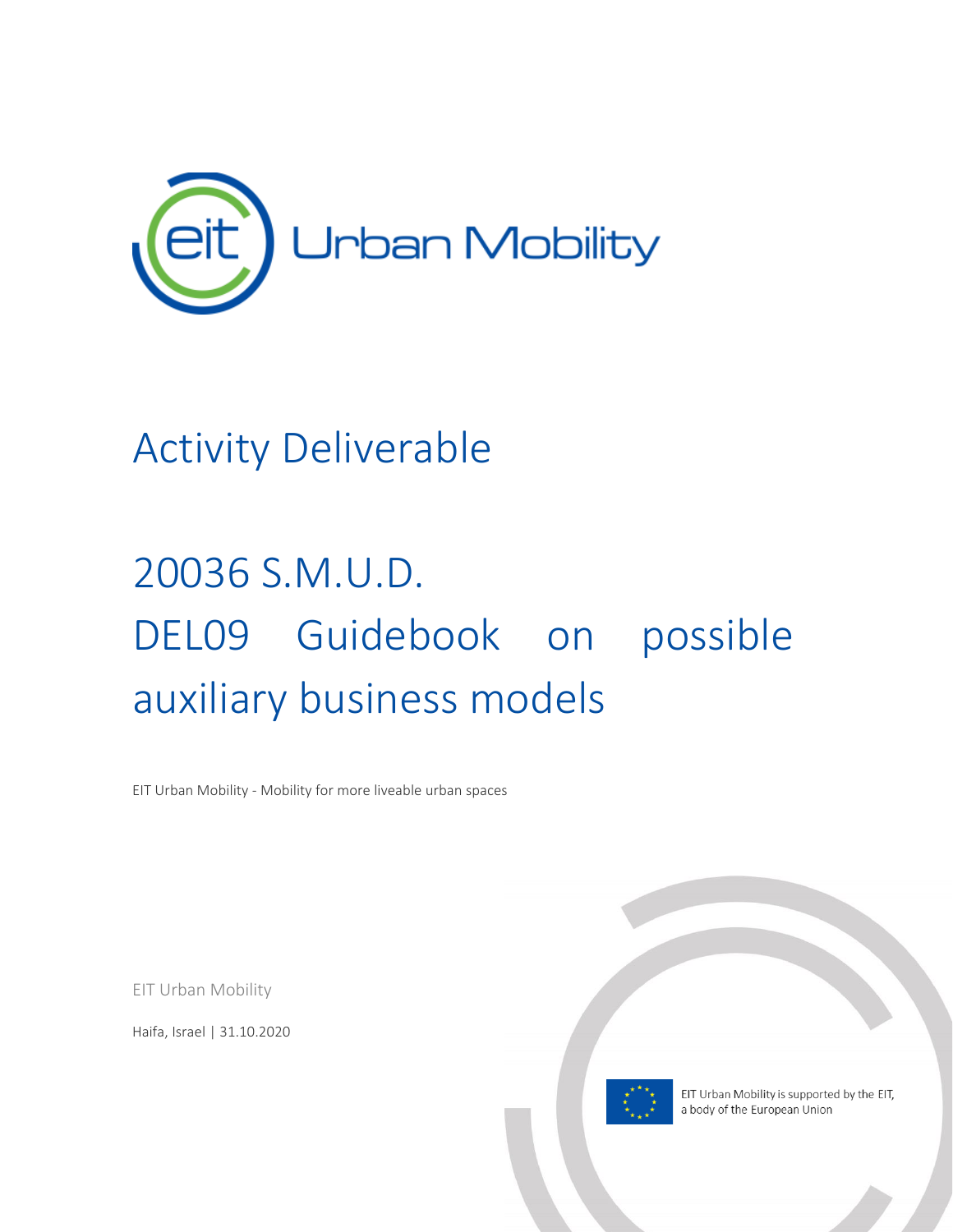## [eiturbanmobility.eu](http://www.eiturbanmobility.eu/)

| Reporting year    | 2020                                            |
|-------------------|-------------------------------------------------|
| Activity code     | 20036                                           |
| Deliverable No.   | DEL09                                           |
| Deliverable title | Guidebook on possible auxiliary business models |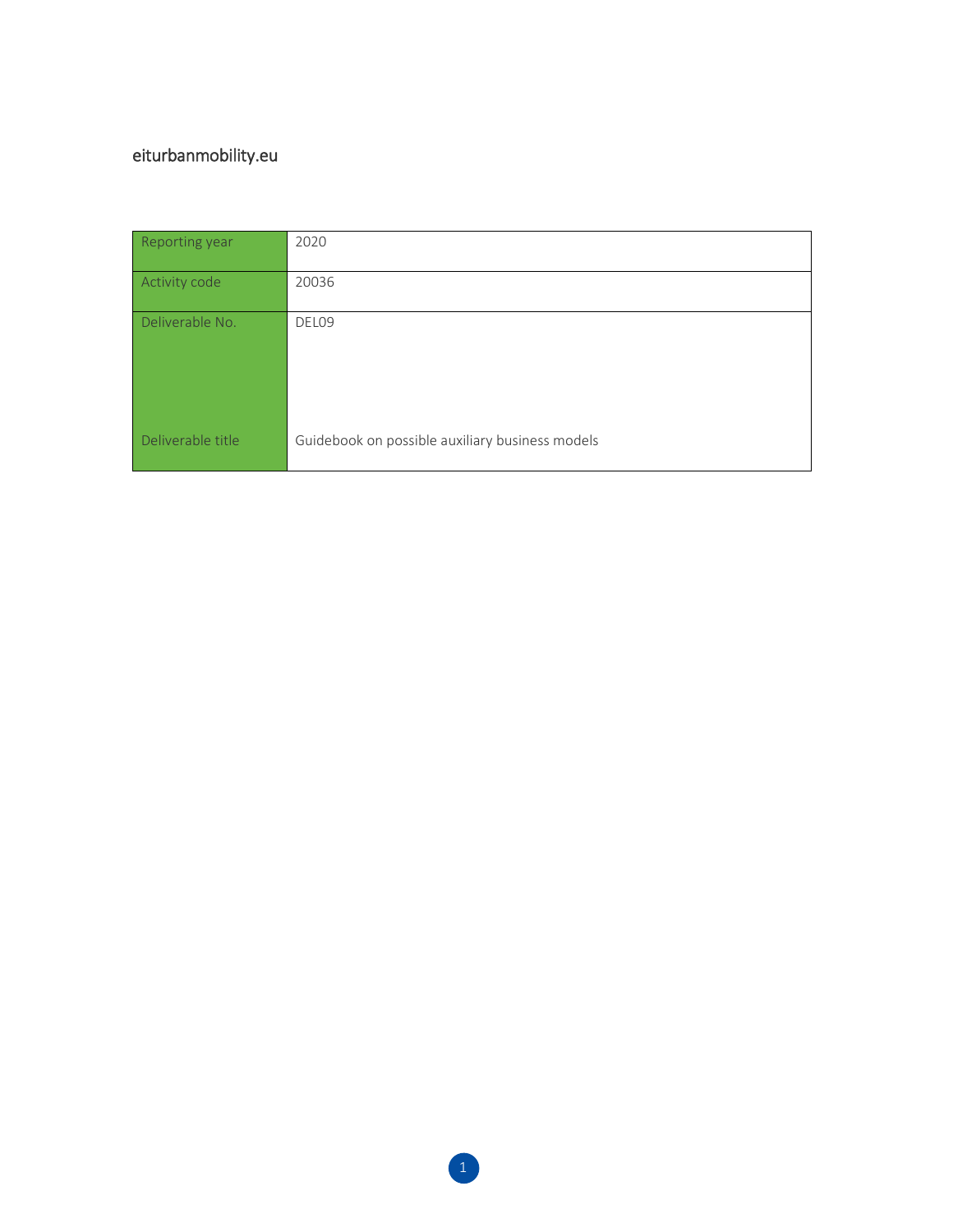# <span id="page-2-0"></span>Document information

Author(s) and contributing partner(s) - if any

| Name                                         | Organisation                                  | Contribution     |
|----------------------------------------------|-----------------------------------------------|------------------|
| Leonardo N. Rosenberg                        | 035 Technion - Israel Institute of Technology | Main author      |
| Yale T. Herer                                | 035 Technion - Israel Institute of Technology | Reviewer         |
| van Uden<br>and<br>Sonja<br>Jeanne Hendrinks | 021 1 Brainport Smart District                | Helmond section  |
| Pete Pättiniemi                              | 022 1 Forum Virum Helsinki                    | Helsinki section |

## <span id="page-2-1"></span>List of abbreviations

| <b>FVH</b> | Forum Virium Helsinki |
|------------|-----------------------|
| <b>MD</b>  | Micro-depot           |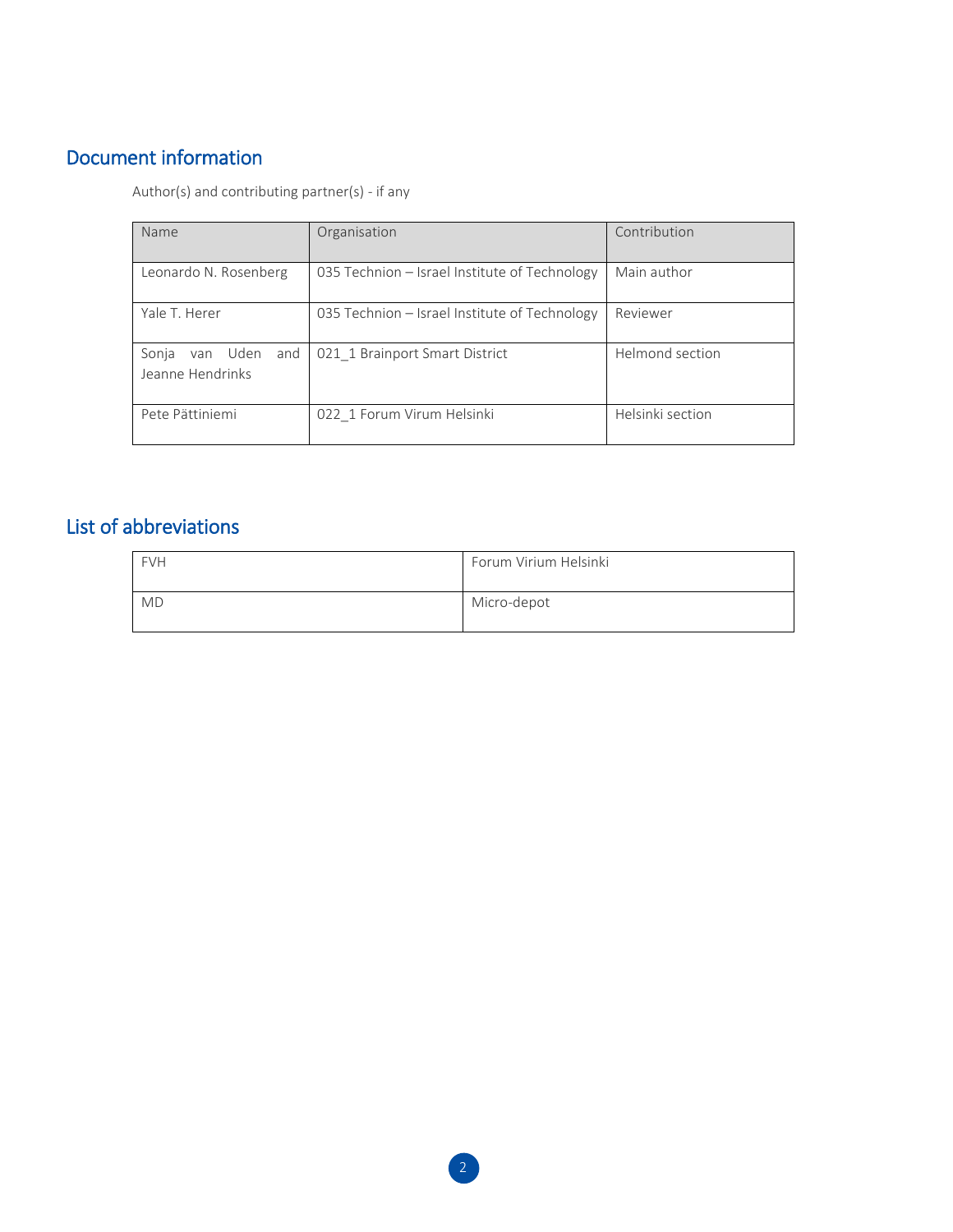# Contents

| 1. |  |
|----|--|
| 2. |  |
| 3. |  |
|    |  |
|    |  |
|    |  |
| 4. |  |
|    |  |
|    |  |
|    |  |
| 5. |  |
| 6. |  |
| 7. |  |
| 8. |  |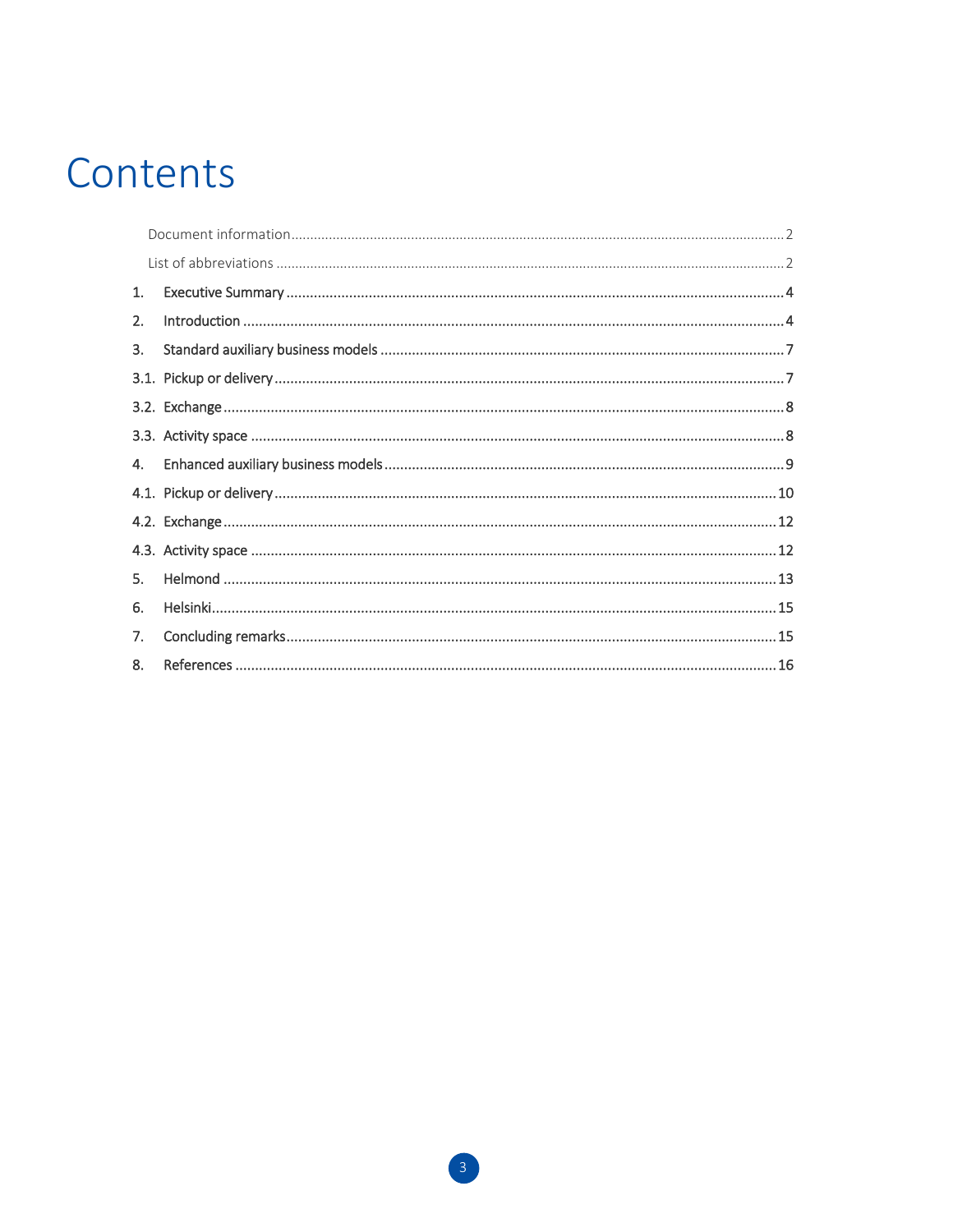# <span id="page-4-0"></span>1. Executive Summary

Micro-depots are a shared logistics facility. This means that providing support for efficient transport of goods and pickup and delivery is its main *raison d'être*. Taking into consideration the high density of urban areas and the struggle for resources, however, this deliverable aims to expand the functionality of microdepots by identifying potential auxiliary business models that can operate simultaneously at the same location and bring more added value to city residents and businesses alike. Particularly, from the business point of view, the shared micro-depot network may foster innovation by the implementation of new technologies or new operations, as well as reduce costs, given that resources would be shared.

We propose a framework to categorize possible auxiliary business models to serve as a guide to municipalities and companies interested in implanting and using the shared micro-depots network. As we see it, there are two main types of possible auxiliary businesses. The first involves services that are currently widely available, but that can utilize the micro-depot structure to facilitate these services either in terms of timeliness or cost effectiveness. The second depends heavily on the network structure and the consolidated services to become viable and attractive to the customer.

<span id="page-4-1"></span>This deliverable also presents the ideas and planning from the testbed side regarding the implementation of auxiliary business models at their locations.

# 2. Introduction

The shared micro-depot (MD) network offers a solution to the last-mile problem in urban areas, a situation badly in need of resolution. On the one hand, last-mile logistics creates traffic congestion and generates harmful emissions, but, on the other hand, the need for frequent and convenient deliveries to customers is steadily increasing.

Given this reality, we propose to make the most of the shared MD network and solve other possible problems residents of an urban center might face. Accordingly, the auxiliary business models for MDs we present help tailor each network to its surroundings. In other words, each city can offer different services in its networks to better suit the needs of the surrounding population. This guide gives a general structure that auxiliary businesses can have and we illustrate it with a few examples.

In 2015, three-quarters of the European population lived in urban areas and this number is expected to reach over 80% by 2050 [1]. This significant number reflects a reality of urban centers that can be characterized by tiny, crowded apartments, consumerism and extensive use of disposable products.

People who live in a densely populated area usually prefer to be in, what they believe to be, a good location and this consideration generally counterbalances the option living in a larger house or apartment. Once they abdicate space, people also surrender owning *convenience* items, keeping in their home mostly the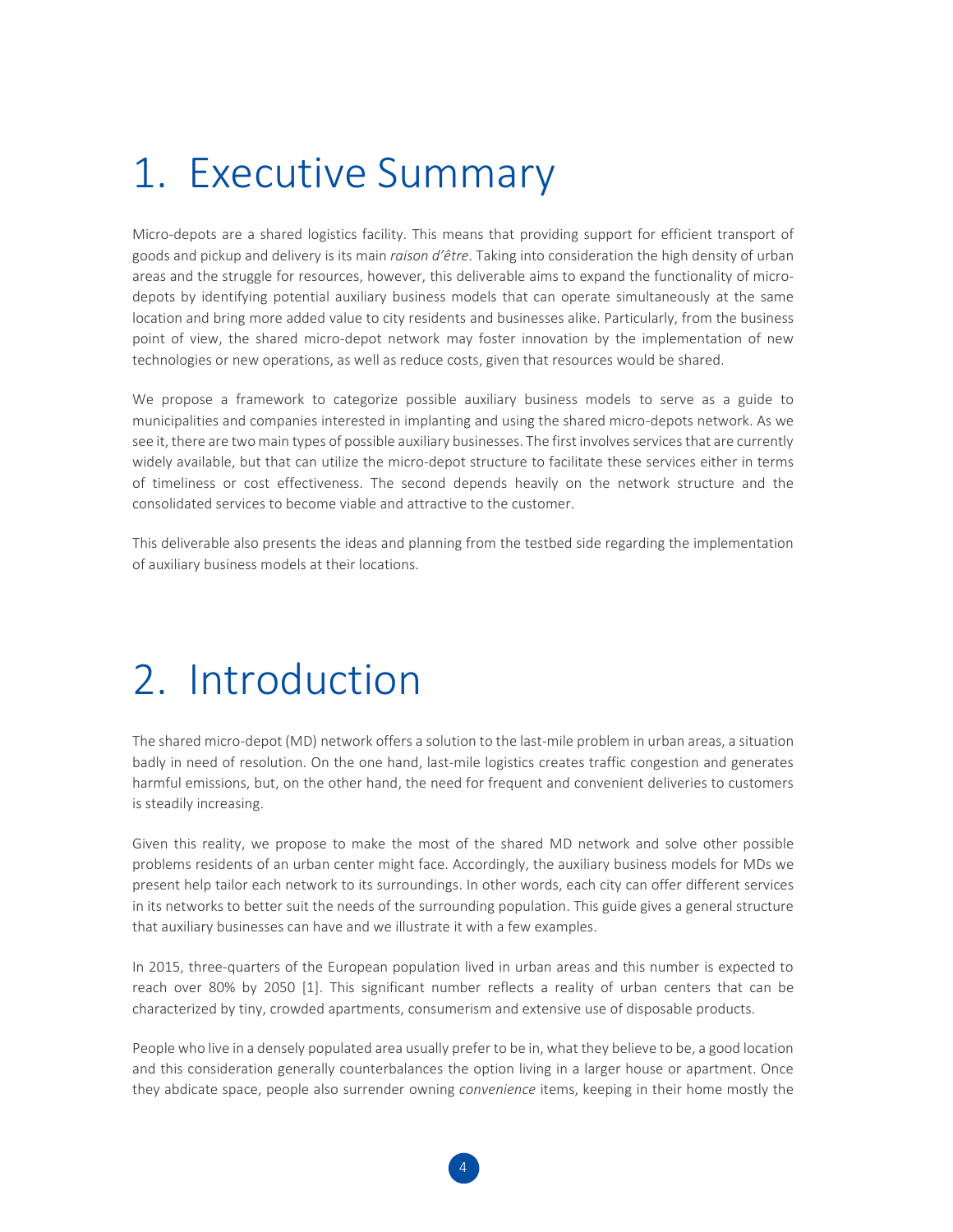essentials for their daily routine. These convenience items do not necessarily have to be luxurious; they can be objects that are expensive to buy if not used very often or too large and take up more room than the residents are willing to spare.

Consumerism is characterized by low-quality products being constantly sold. They are low quality because companies need to keep selling them to continue making money. So, for example, a blender cannot have a lifespan of 20 years because then people will only buy one every 20 years. This concept of planned obsolescence is applied to different kinds of products and the European Union is aware of this problem and is already battling it [2]–[4]. Moreover, hectic yet comfortable modern urban life makes people believe it is perfectly fine to use a disposable piece of plastic for only a few minutes or even seconds and then throw it away—another element of consumerism. These features result in waste accumulation and pollution. While thinking of possible auxiliary businesses for the shared MD network, we have to consider this reality and how to approach it to achieve a sustainable business in a sustainable city.

Sustainability for many of the proposed auxiliary businesses comes from, on the one hand, each being small scale. They are too small to justify their own storefront. On the other hand, each offers particular advantages to the locals because the MD will be close, very close, to the user's place of residence (or possibly another frequented location, e.g., place of work or transportation stop). The shared MD network we consider comprises many MDs that aim to reduce the negative impact of transportation of goods inside the city, while offering multiple auxiliary businesses whose goals are to provide services that offer value to residents.

We divide the auxiliary businesses into two groups:

- Standard: Business models that involve services that are currently widely available, but that can utilize the MD structure to facilitate these services either in terms of timeliness or cost effectiveness.
- Enhanced: Business models that are not commonly available outside the shared MD network and can utilize the MD structure to provide services or aspects of services that are not readily feasible using home delivery.

From the customer's point of view, there are at least three different types of auxiliary business models as shown in Figure 1. That is, customers may interact with the network in three different ways: through pickup or delivery, exchange, or making use of what we call activity space. These businesses may require different special conditions, such as electricity, temperature control, and open/closed space.

There is no one-size-fits-all suite of auxiliary business models and each implementation of an MD can provide a different solution depending on the externalities. The models that should be offered depend on many factors:

- Culture of the population/community: Different communities have different needs, and a tailored MD deployment should recognize and meet these needs.
- Needs of the population/community: Even within the same culture, different communities have different needs. These may arise from the current availability of services in a particular area.
- Location of the MD: The auxiliary offerings of an MD will depend on where in the city the MD is located. To illustrate, we provide some examples: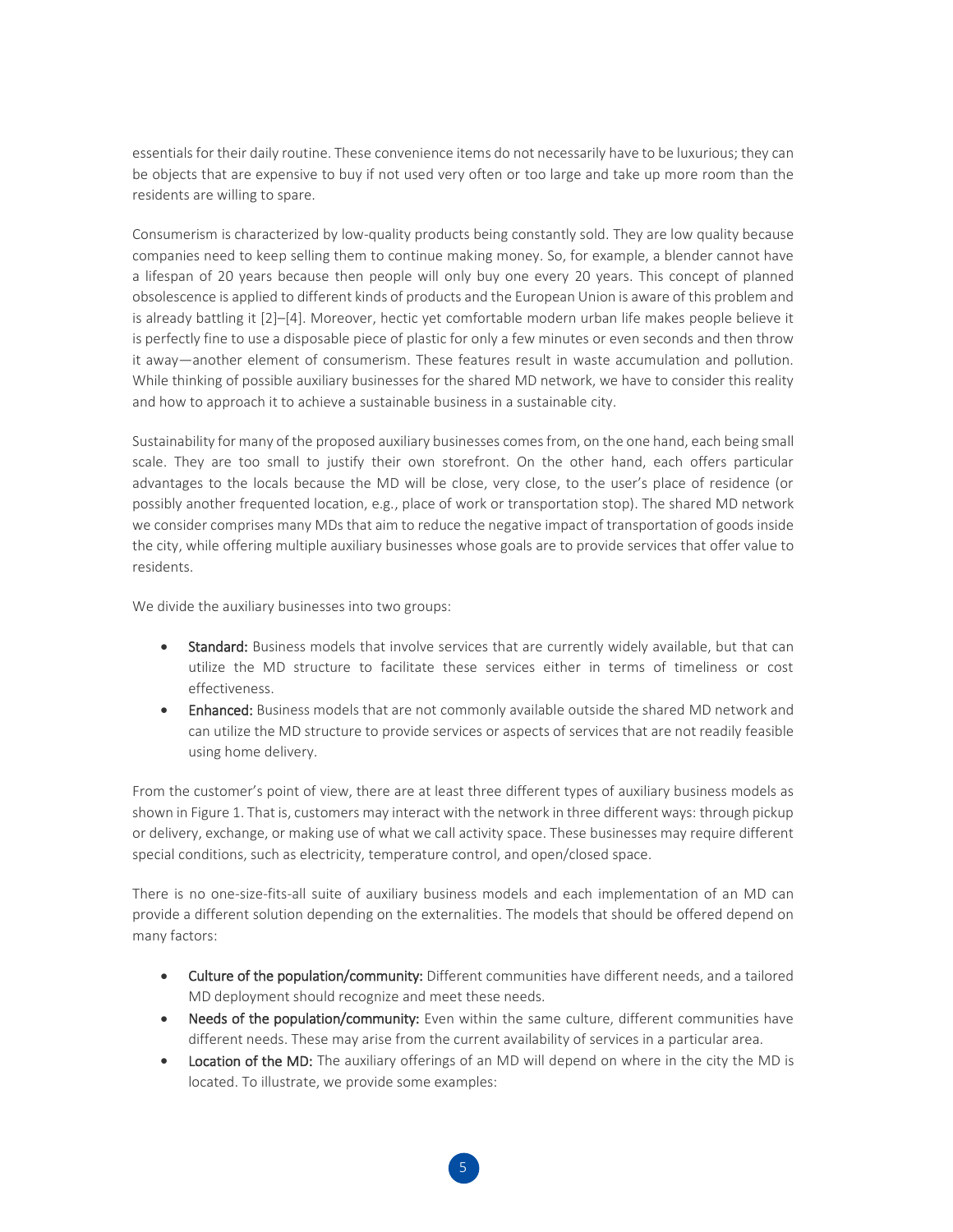- o Residence centered: When the MD is located close to a transportation hub, the commuting population would benefit most from auxiliary business models such as car battery exchange (versus being less relevant if located closer to the customer's home or office).
- o Work centered: When the MD is close to where residents work, they would benefit most from auxiliary business models that allow people to run their daily errands easily during short breaktimes.
- o Entertainment centered: When the MD is near entertainment/vacation spots, the auxiliary business models such as temporary bag storage would be beneficial.

We divide the remainder of this chapter into two parts. The first section presents our ideas for standard auxiliary business models. The second part details the enhanced auxiliary business models. In both sections we use the three categories of business models presented in Figure 1.



Figure 1 Auxiliary business model categorization.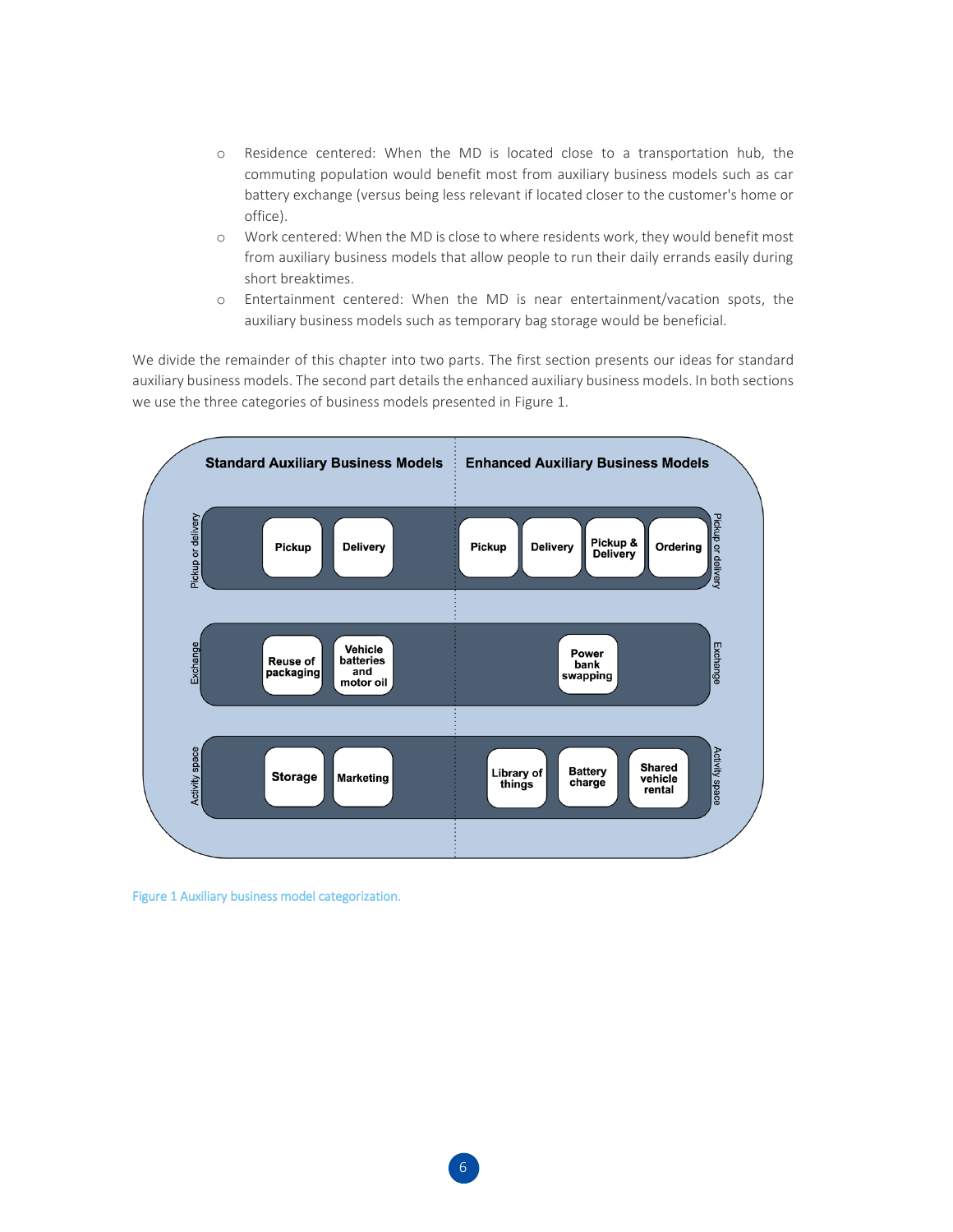# <span id="page-7-0"></span>3. Standard auxiliary business models

The standard auxiliary business models consist of business models that are already implemented in different places throughout the world. The main difference brought by their implementation in the shared MD network is that they will benefit from the gains of using the MD structure. We categorize them in terms of three perspectives from the customer's point of view: pickup or delivery, exchange, and activity space.

### <span id="page-7-1"></span>3.1.Pickup or delivery

The pickup or delivery businesses are based on reaching the customer at her or his home (or other convenient locations such as transportation stops or place of work). For this standard case, they are subdivided into two groups from the customer's point of view: pickup and delivery.

#### Pickup

The pickup service operates when the transportation company working for the closest MD goes to the customer and picks up an item to be delivered somewhere else. This can be done for regular mail and parcels by scheduling a pickup time upfront.

#### Reverse logistics

The European Union has mandated that producers are now responsible for recycling their products [5] and MDs can play a huge part in this. MDs can forge partnerships with manufacturers so as they would pay the MDs to collect and ship products that customers return for recycling. Customers could receive payment for turning in products for recycling, such as what already happens when returning glass bottles. An example would be furniture recycling: manufacturers can reuse good material from old furniture to produce new products instead of using new raw material. This helps create a circular economy and reduce our consumption of natural resources.

#### Delivery

The delivery service operates when the transportation company working for the closest MD goes to the customer and delivers an item. This can be done for regular mail and parcels ordered online.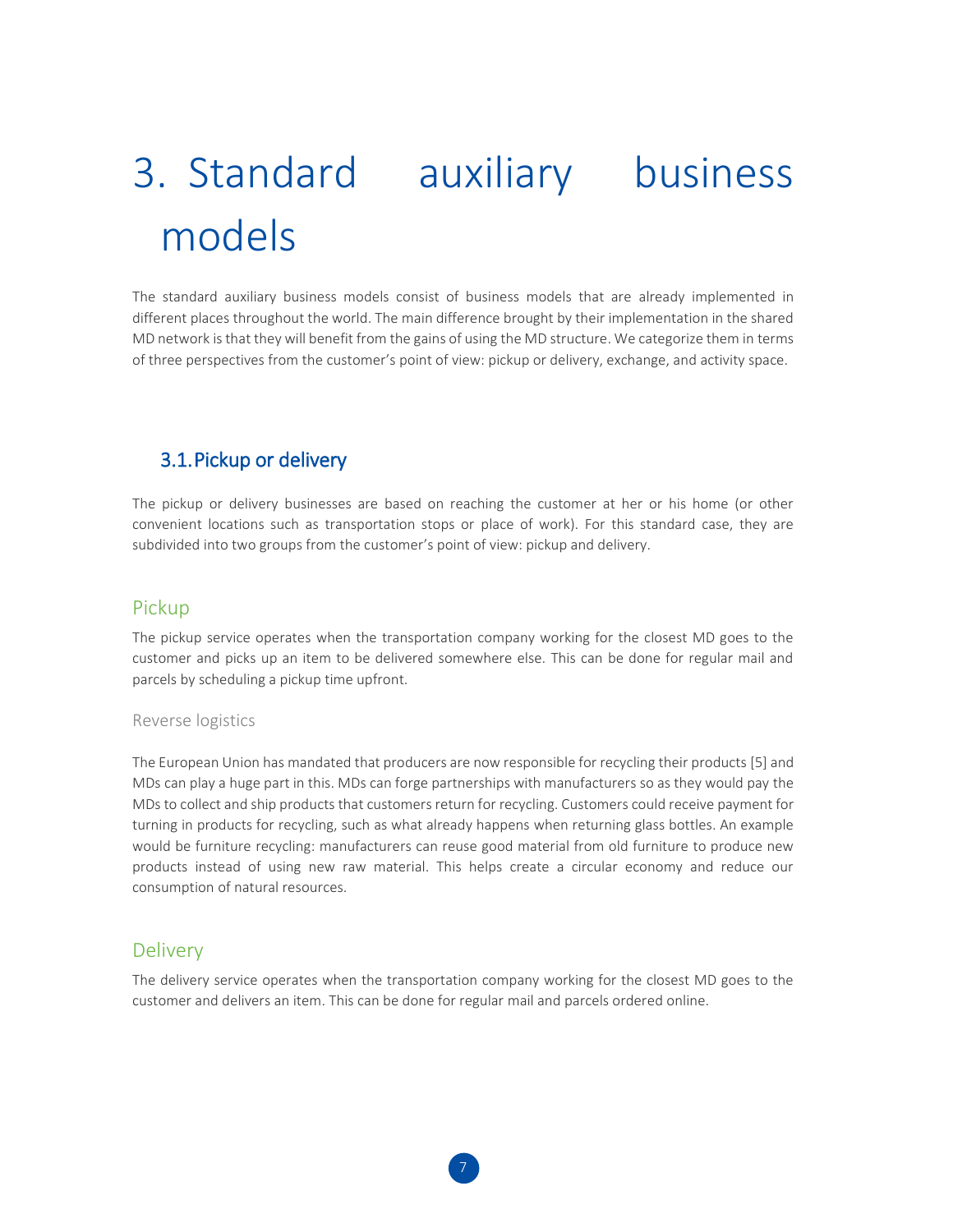### <span id="page-8-0"></span>3.2.Exchange

The exchange business models have, at their core, the fact that both parties—the customer and the business—both give and receive something during the transaction. This exchange can occur by giving an item and receiving a different item or by the customer giving an item and receiving something in return from the business, either an object or a service.

#### Reuse of packaging

In the (very) old days, a milkman would deliver fresh milk to people's homes and collect their empty bottles on the same trip [6]. The concept of recycling may, at first, seem like taking a step backwards in time, with citizens ceding a bit of the convenience of modern day life. Nevertheless, when exchanging empty glass bottles for full new ones, we are reducing the use of plastic and limiting the number of glass bottles that are needed. In one model, customers would either have their bottles picked-up at home or go to the MD with their empty bottles and receive monetary credit for them. This credit could be used immediately or in the future for purchase of new full bottles. Customers would pay a higher cost for a full bottle at first, but as they return bottles, they would receive a discounted price. This model could be applied to returning empty milk/soda/beer/wine bottles and getting filled new ones and to many other retail products that can have reusable packaging. Packaging cleaning products, coffee, personal hygiene items such as deodorant and shampoo in reusable containers are just a few examples of what can be done to create a more circular and less wasteful economy.

#### Vehicle batteries and motor oil

In another model, when an automotive battery dies, customers could order a new battery to be delivered to their home or to the nearest MD and then turn in the old battery sometime afterward. Alternatively, they can have the new battery delivered to them while the old battery is collected in parallel at the same moment. This is particularly useful since when a battery dies, it is expensive to move the car and obtaining a new battery is particularly difficult. Being able to return the old battery when receiving the new one is essential for environmental reasons. In fact, it is illegal to dispose of automotive batteries in landfill sites or to incinerate them [7]. For motor oil, the same principles apply, since one cannot dispose of this oil as one pleases. Having the oil changed at one's convenience, either at home or at the nearest MD, which would be much closer than a service station, would be of great value for the customer.

#### <span id="page-8-1"></span>3.3.Activity space

When the customers interact directly with the physical structure of the MD, they are actively using the MD space. Therefore, the activity space business models require the customer to eventually be present at the MD.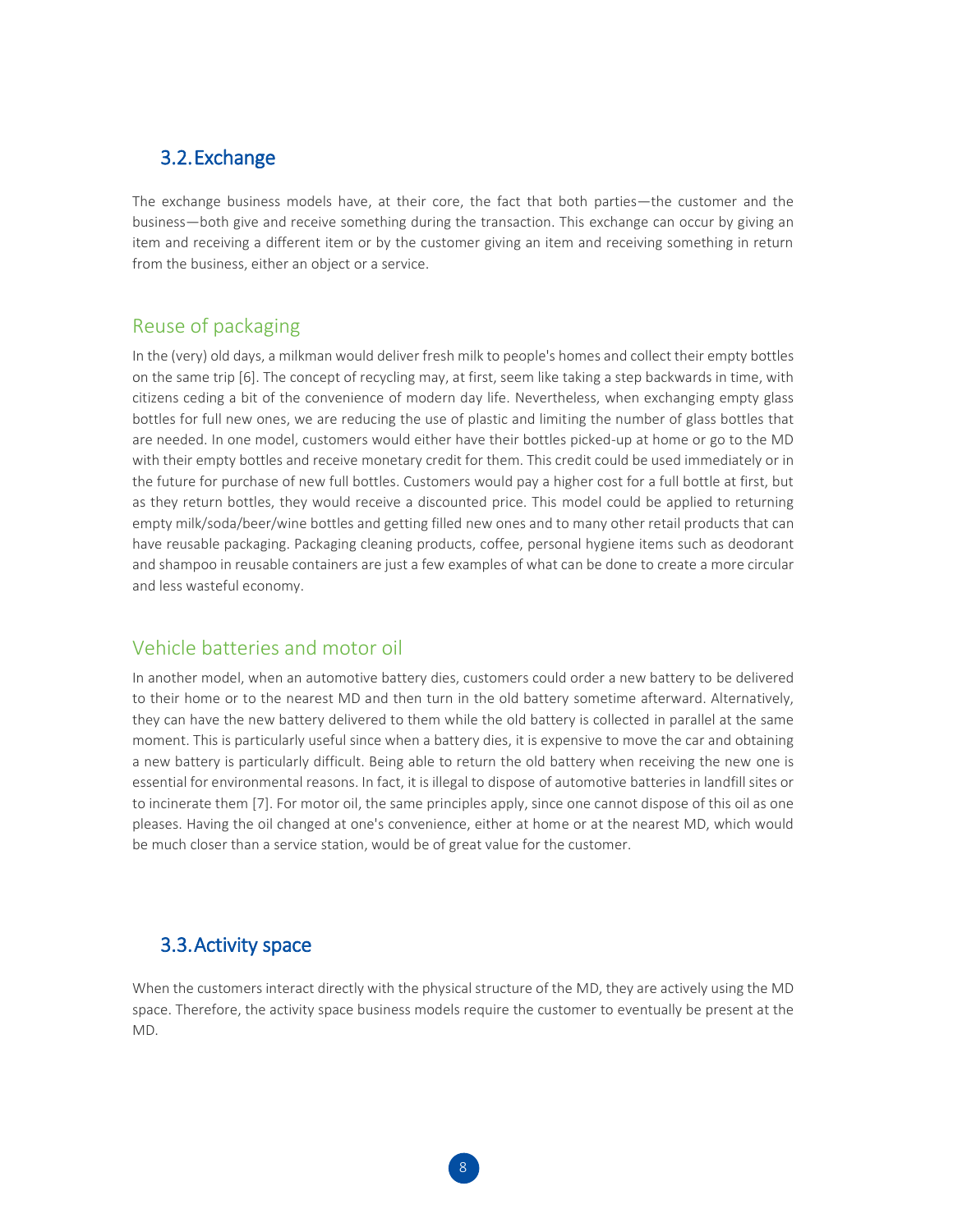#### Storage

Using the structure provided by the MD to store customers' items in lockers or storage units.

Small items for a short period of time

If one is away from home or out of the office and does not want to wander around with heavy items, or if one wants to leave a document/package for someone else to pick up, renting lockers is an effective way to keep items safe and not have to carry them at all times. MDs would provide space and safety. Using an MD in this way would allow the exchange of goods between two ordinary citizens without the need for them to physically meet. All they would have to do is send a code. This would be made possible by renting a locker for a period of time.

#### Larger items for a longer period of time

In the case of having to vacate a home or office, and not yet having a place to move into, or if there are objects that are too big to keep at home and are not used very often, placing them in a nearby MD could possibly help. Self-storage unit rentals at the nearest MD would only be available at large versions of the shared MDs, given the necessity for enough room to store large items at a close-to-home location.

#### Marketing

There could be screens inside the MD, in the customer service area, with multiple paid advertisements or government announcements. In addition, affixed to the MD's exterior, there could be paid wall advertisements or government announcements.

# <span id="page-9-0"></span>4. Enhanced auxiliary business models

The business model ideas presented in this section are enhanced because they rely heavily on the network structure. They are made possible either by the consolidation of services or by the mandatory use by customers of the MD facility. Without these preconditions, these models are either infeasible or not relevant. The use of the same MD space by different businesses also adds more value to the customer and to the real estate located in a high-density area. Instead of having many locations, each one serving a single purpose and perhaps being idle for extended periods, the shared component minimizes the negative effect on the community, by making the most of fewer resources. Moreover, it is possible for different auxiliary businesses to share the same human resources, thus preventing the MD from becoming overcrowded with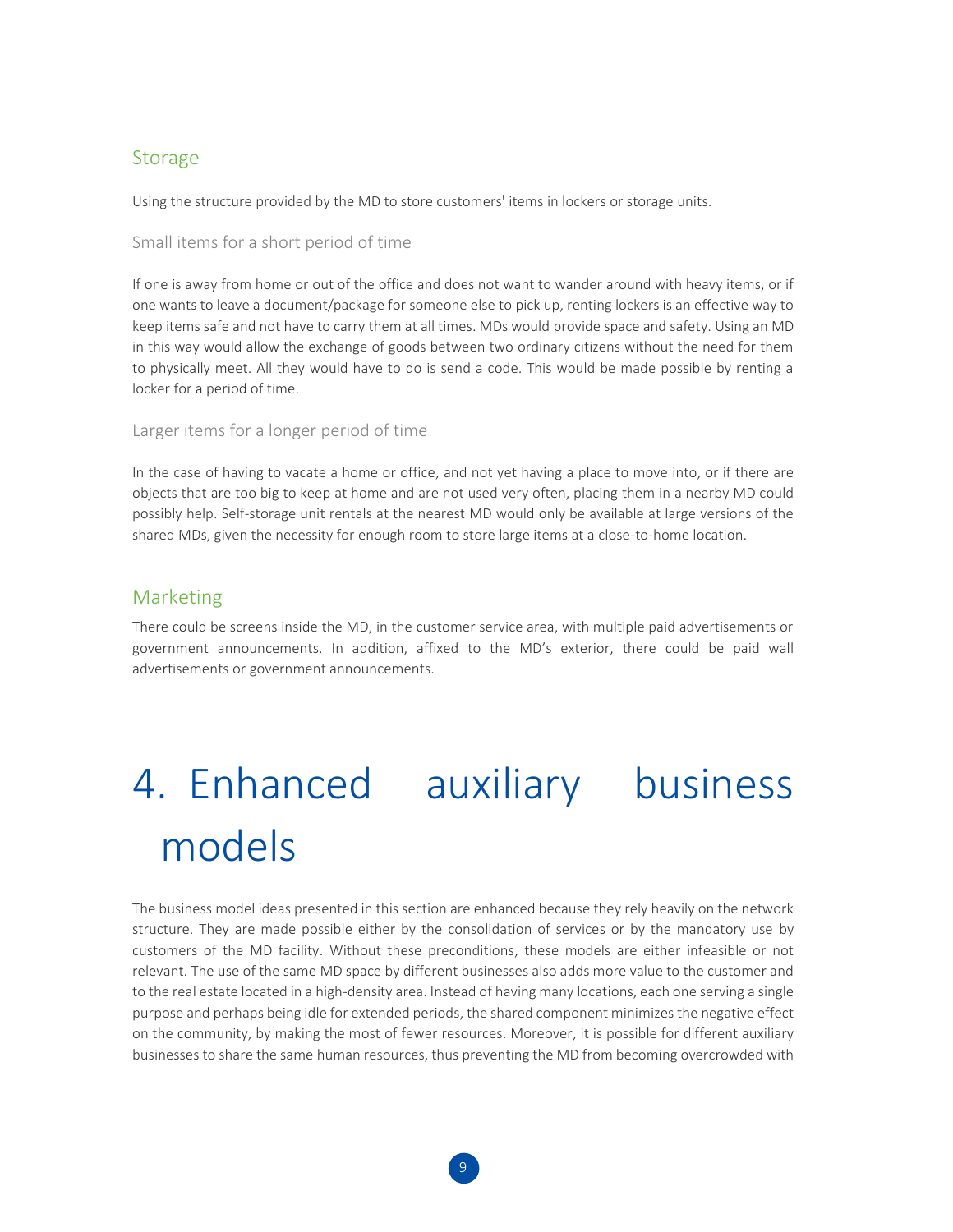<span id="page-10-0"></span>personnel not related to its core business. We divide the enhanced auxiliary business into three, as in Section [3:](#page-7-0) pickup or delivery, exchange and activity space.

#### 4.1.Pickup or delivery

In the enhanced business models for pickup or delivery, the structure of the MD is a fundamental part of the user experience. The interaction between the customer and the MD directly at the MD is the main difference from what was presented in Sectio[n 3.1.](#page-7-1) Note that since this is a shared network, there is a single point of interaction. Given that in this model the customer comes to the MD, we add two new possibilities besides pickup and delivery: pickup & delivery and ordering. The business models in this part, accordingly, also include ordering. Pickup uses the infrastructure of the MD not only to improve the process, but also as a fundamental part of the business core. The delivery component allows the customer to order personalized items at the MD.

#### Pickup

The customer goes to the MD to pick up an item either with human interaction or through lockers. MDs would offer shared or dedicated lockers for third-party companies to use as delivery points for online shopping. The lockers could either have or not have a refrigeration system. This could be preferable to home delivery as it would release the customer from having to wait at home for the delivery. The attractiveness would depend on the proximity of the MD to the person's place of residence. Examples would be groceries, general e-commerce, meal and takeout food services.

#### Delivery

The customer goes to the MD to deliver an item either with human interaction or through lockers. MDs would offer shared or dedicated lockers for third-party companies to use as pickup points. With this system, the customer could send items, using the locker, for the MD company to deliver to its final destination. This works for common mail and parcel delivery and it eliminates the need for the company to go directly to the customer's home or the other way around, since the MD is meant to be close.

#### Pickup & delivery

#### Providing a service vis-à-vis an item

The customer goes to the MD to pick up/deliver an item either with human interaction or through lockers. This item will receive a service. MDs would offer shared or dedicated lockers for third-party companies to use as pickup and delivery points. With this system, the customer could collect and/or send items through the locker for the company to provide its service. An example would be a laundry service: customers could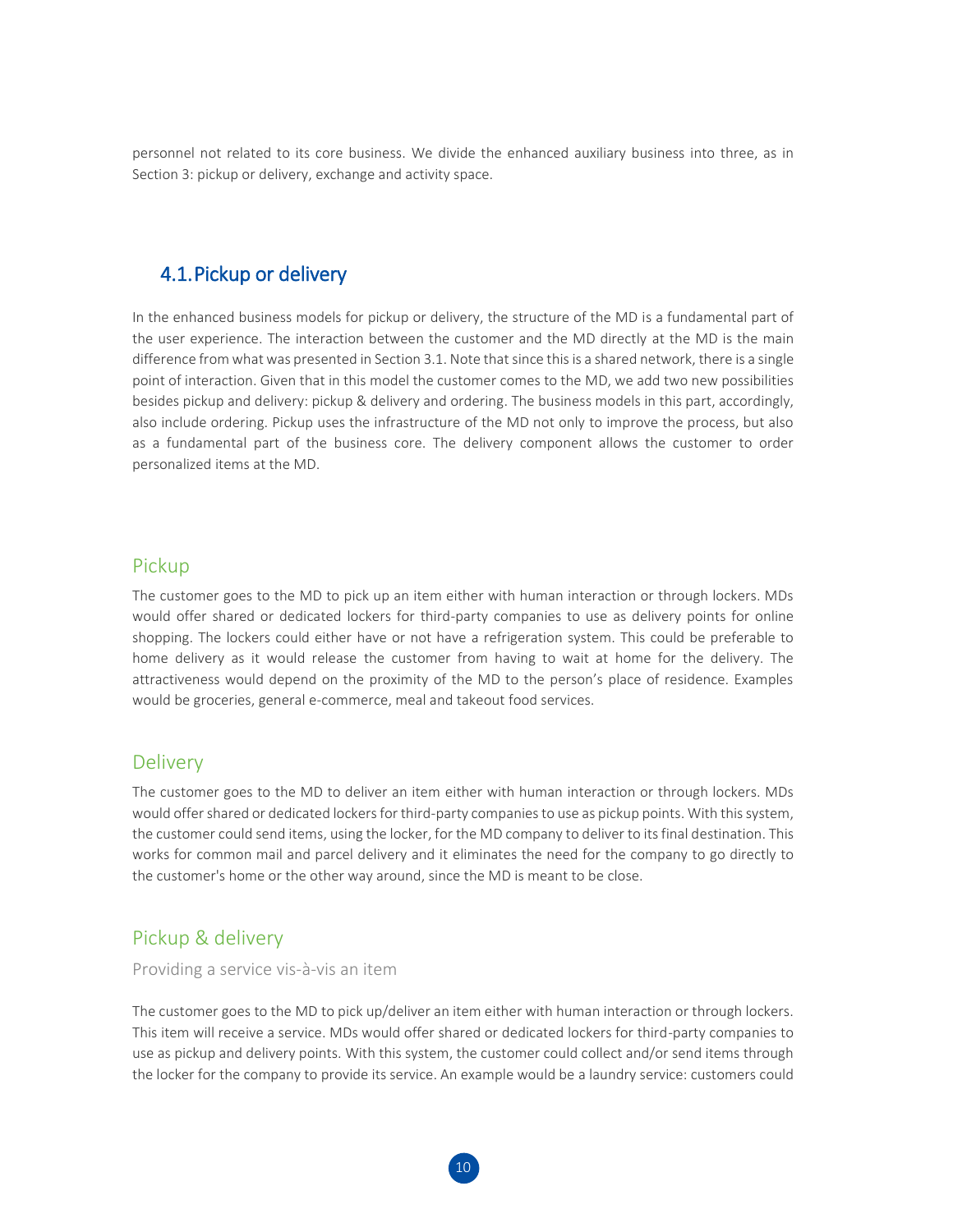drop-off their clothes and a laundry company would collect them, wash/dry-clean them and return them to the locker in a preestablished amount of time. Payment could be made on site to the laundry company using an intelligent system. Another example would be technical support for laptops, in which the customer would send their computer for analysis and then receive the laptop back after repair.

#### Many-for-one home service

MDs can offer two or more services at once when interacting with the customer, which generates more value to the system as well as to the customer. This is made possible by the shared component of the network. That is, the consolidation happens given the shared facility and transport of multiple players and allows different services to reach the customer together.

With the consolidation it is also possible to arrange a specific day for all items to be home-delivered together. This service is already provided to Amazon Prime users who can benefit from Amazon Day [8].

Possible examples of many-for-one home services would be combining pickup/delivery of parcels and mail, pickup/delivery of laundry, pickup of waste and recyclable items at a single visit to a customer or pickup of personal items to be stored or delivery of items that were stored.

#### Ordering

MDs would offer a catalog of products that need to be personalized for each customer in a unique way. In this way, the customer would have to go to a MD to check the options and make their choice on the spot. This system would enable customers to order the correct product from a close to home location. After ordering, the product can be sent directly to the MD or the customer's home. Two possible examples are:

#### Paint ordering

The MD would have a color palette. Customers would be able to use the palette to order paint without leaving the vicinity of their home, instead of paying for a color-fan that would be barely used. They could also easily take the palette to their home and conveniently return it to the MD. A color palette is expensive in relation to the number of times an individual uses it and being able to physically see the colors ensures that the customer sees the real color and not that presented on a computer screen, which is not true color.

#### Eyeglass ordering

The MD would work as an eyeglass frame showcase, with multiple frames available. Once a customer picks a frame, the MD would order a frame with the correct lenses for the customer. The customer, then, would pick them up in a couple of days or have them sent to their home.

11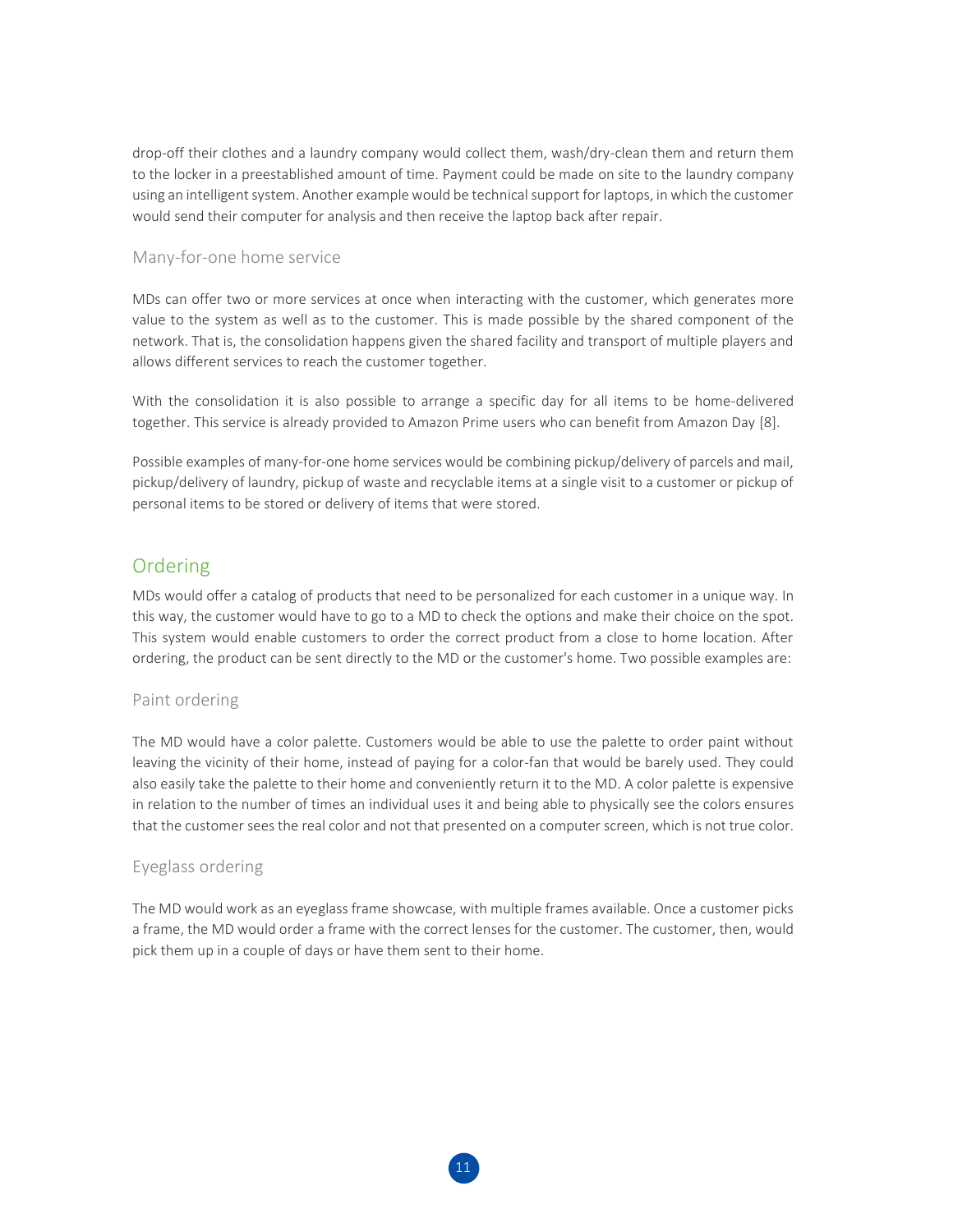## <span id="page-12-0"></span>4.2. Exchange

The exchange in the enhanced models occurs when the exchange transpires in the MD facility and is part of its core operations. That is, the action of swapping objects and/or services occurs inside the MD instead of at the customer's home.

#### Power bank swapping

Note that MDs must have a power source to run its normal operations and thus having power for battery charging is available by default. Customers would pay a monthly/yearly fee and they would carry a power bank with them. In the case of dying battery they could turn in their power bank and grab a full one. This way, they would not have to charge it when depleted, but only swap it at the nearest MD.

## <span id="page-12-1"></span>4.3.Activity space

The activity space for enhanced business models focuses on the concept of sharing. The idea of shared MDs is cooperation to improve business and urban lifestyles on different fronts. Its aim is to promote a more sustainable lifestyle and avoid cluttering small homes. One of these fronts is helping citizens make do with limited resources, be it lack of space, money or time. The activity space also provides value for the community that it is adjacent to the MD, since its residents would participate in the shared and circular economy.

### Library of things

MDs would have a space whose purpose is to store items that people typically do not use very often, are expensive and/or are too large to be kept in a small house or apartment. Customers would rent these items for a limited amount of time (different times for different kinds of items). Such items could be, but are not limited to:

- Beach equipment (chairs, parasol, cooler, floaters, …)
- Kitchen equipment (grinder, pasta machine, blender, food processor, mixer, juicer, barbecue grill, …)
- Tools (drill, nail gun, standard toolbox, power saw, steam cleaner, …)
- Party accessories (large hot water urn, hot plate, punch bowl, sound system, ...)
- Luggage, suitcases, duffel bags
- Gym equipment (dumbbells, steps, rope, mat, trampoline, …)
- Specific weather gear (umbrella, raincoat, windbreak coat, scarf, gloves, blanket, fan, …)

This service could be modularized, i.e., each line of products is independent of the others. This allows tailored MD service for the area in which the facility is located. For example, a beach module is only reasonable in cities that have a beach.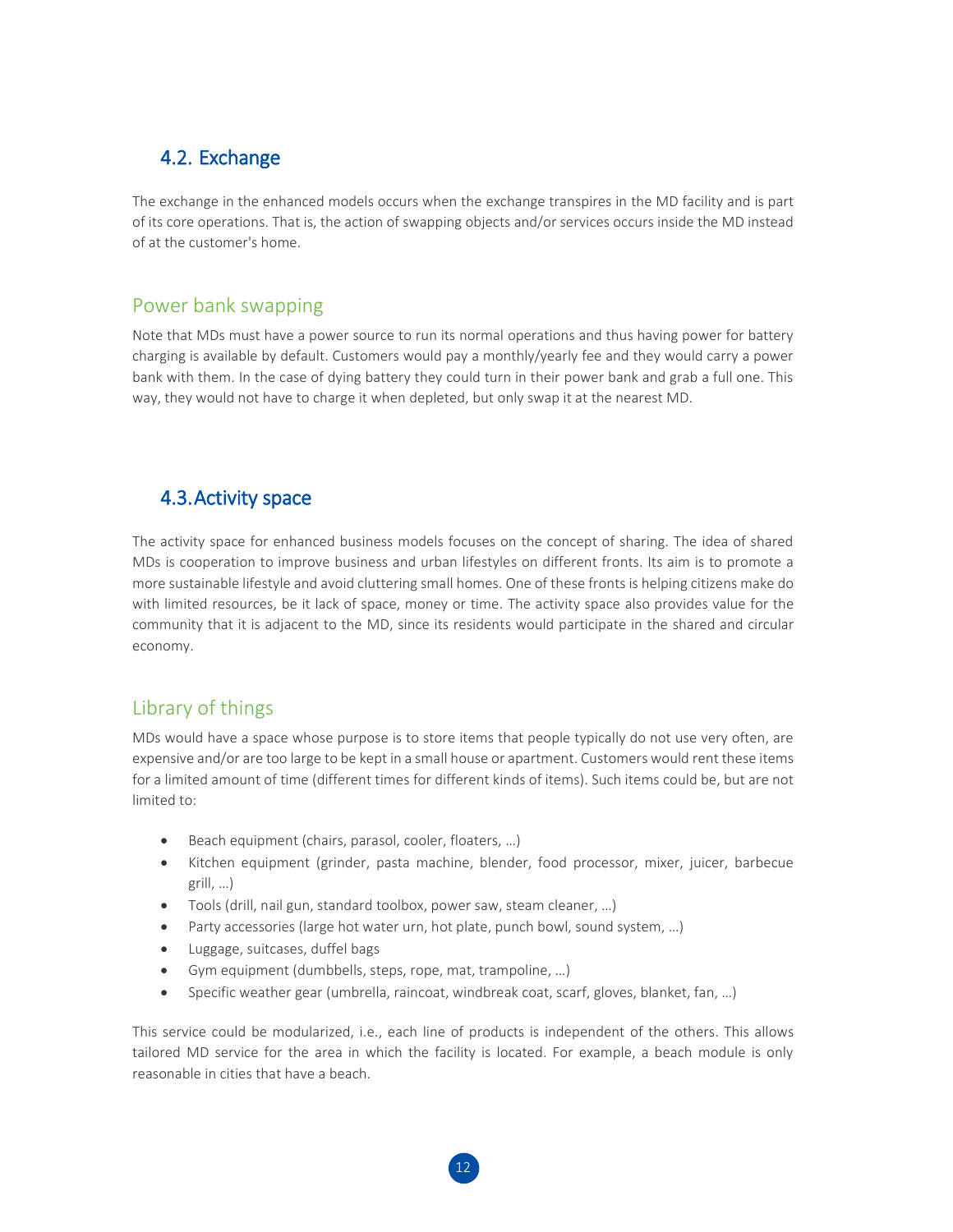## Battery charge

Phone-charge locker

There would be lockers at the MDs and in them an energy outlet with charger cables for different phone models. Customers could leave their phones inside the locker while charging.

Cars (electric)

Outside each MD there could be a number of charging stations for electric cars.

## Shared vehicle rental

Both locals and tourists could profit from using shared vehicles to get around the city. Although for many city inhabitants owning their own car is not a necessity, sometimes they need a car to transport large objects or other people around town or for a quick getaway outside the urban area. This type of rental empowers people to get to places not reachable by public transportation. This would be offered as shared electric cars and bicycles.

# <span id="page-13-0"></span>5. Transfer of auxiliary business models

After discussing the framework with the testbeds, each city held discussions with their business partners to better understand their own needs and the operational feasibility of implementing auxiliary businesses at their MDs. This section describes the ideas, future possibilities and planning of each testbed. Figure 2 summarizes their intentions in our proposed framework.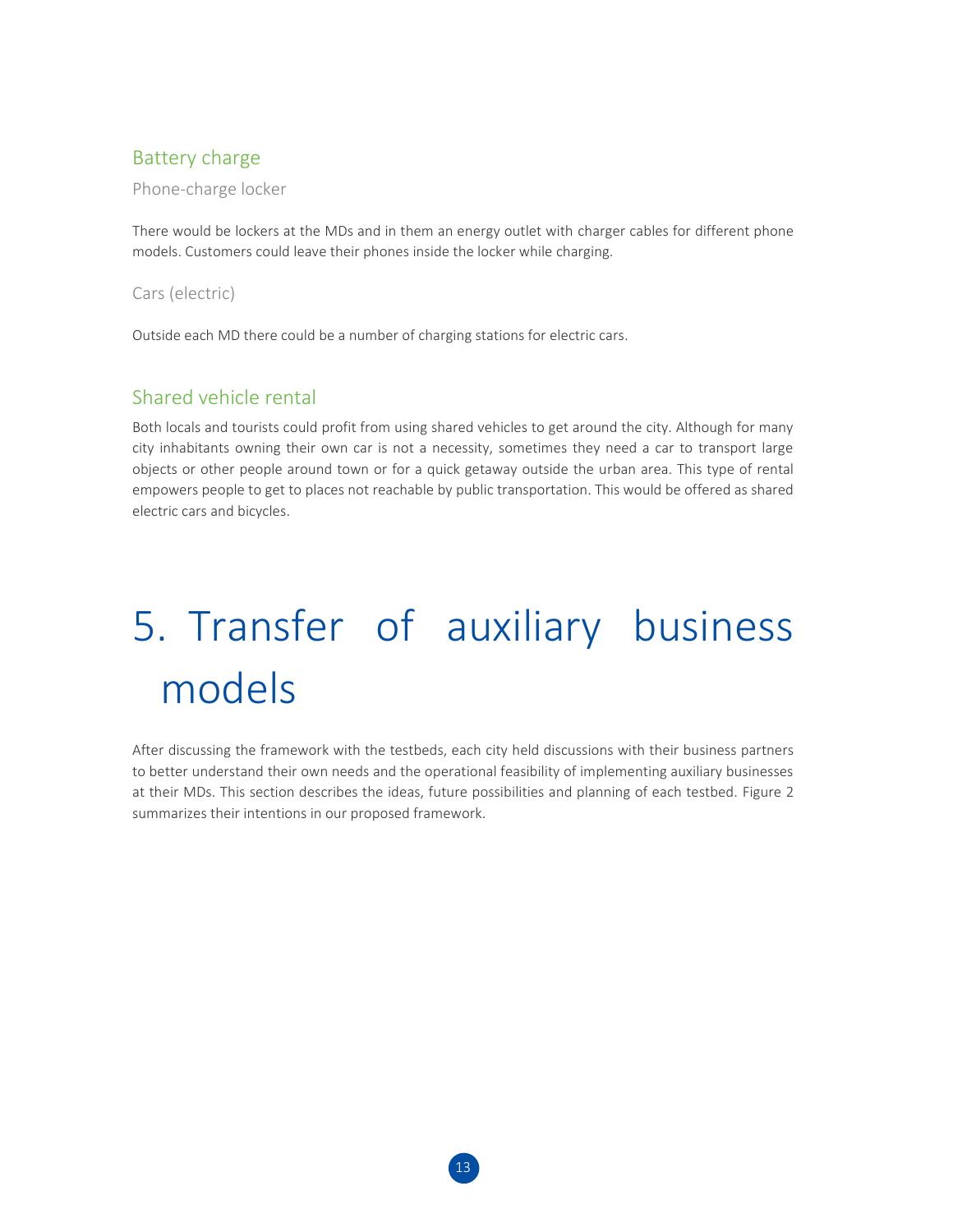

Figure 2 Planning of auxiliary businesses at the testbeds

## 5.1.Helmond

In general, in the contemporary Dutch parcel distribution system, home delivery is normal. Increased roadsafety and CO<sub>2</sub> reduction laws could prompt a mind shift in favour of picking up things, when the location is well chosen.

The MD in the city of Helmond will be part of the new mobility hubs being built in the Brainport Smart District. In this district, fossil-fuelled vehicles are banned, which means that the neighbourhoods are not accessible for cars, but only for slow traffic such biking or walking.

To accommodate parcel delivery and/or pickup in the district, a distribution point must be set up. This distribution point can be complemented by other facilities to enhance the comfort and meet the needs of residents and visitors to the district. The construction of the district has not started yet and will be done in phases. This means that the distribution point and added facilities have to be scalable, accommodating an increase in the volume of transactions.

For the mobility hub itself, a number of different services are envisioned, such as charging stations, sharedrental services of bikes, scooters and cars, tool storage, and a kiosk for small beverages. Through various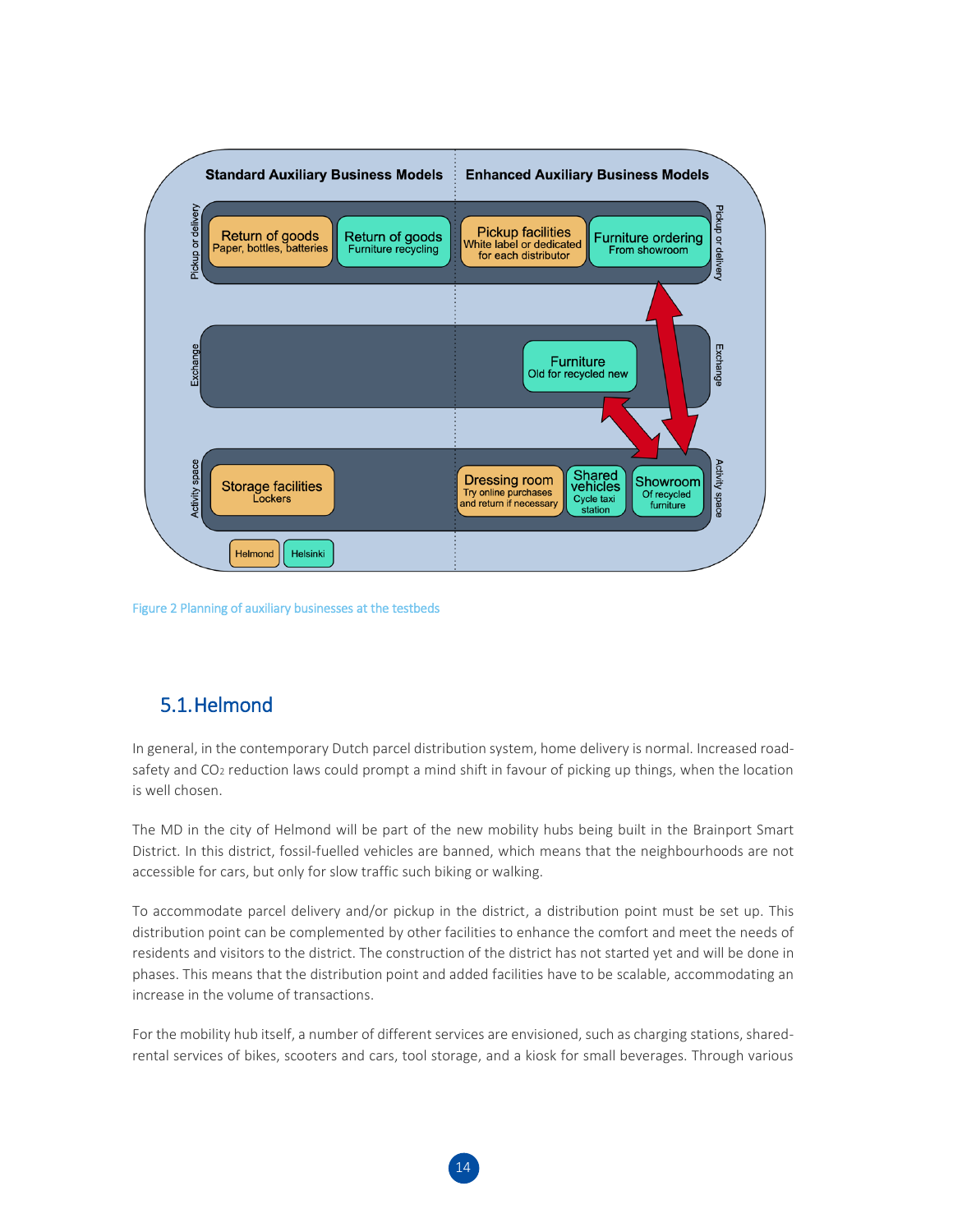channels we have started conversations with commercial providers to gauge their interest in providing these services.

For the distribution point itself, different ideas for extra services were gathered from commercial partners as well. They are the following:

- Return of goods (**§**[3.2](#page-8-0)[3.1,](#page-7-1) e.g., paper, bottles, batteries)
- Storage facilities (**§**[3.3\)](#page-8-1)
- Pickup facilities (**§**[4.1](#page-10-0) white label or dedicated for each distributor)
- Library of things [\(4.3](#page-12-1) lawn mowers, large kitchen equipment, party accessories, tools)
- <span id="page-15-0"></span>• Dressing room to enable customers to try on clothing that is delivered with the option of immediately returning it [\(4.1](#page-10-0) and **§**[4.3\)](#page-12-1)

#### 5.2.Helsinki

Forum Virium Helsinki (FVH), the innovation company owned by the municipality of Helsinki, approached multiple e-commerce flea market companies, to accommodate drop-off of their sold/purchased items. It even wanted to set up a photobooth at the shared MD. Moreover, IKEA was planning on having a recycling of old smaller furniture and home interior item point at the MD (**§**[3.2\)](#page-8-0), but due to internal matters this was not implemented at this moment. There were also discussions with a smaller furniture retailer to have a small showroom (**§**[4.3\)](#page-12-1) for their recycled home interior products ([§4.1](#page-10-0)[,4.2\)](#page-12-0). Another possibility that FVH studied was to use the shared MD as a storage space for cycle taxis (**§**[4.3\)](#page-12-1). An EIT Digital initiative, which uses autonomous delivery robots with lockers for parcel delivery, called Last Mile Autonomous Delivery (LMAD), plans on using the MD as their depot. The shared MDs, thus, also serve as enablers for market penetration of innovative technologies—proving that they are extremely beneficial for businesses.

# <span id="page-15-1"></span>6. Concluding remarks

We proposed a framework for possible auxiliary businesses that would work in the shared MD network. This guide intends to help municipalities and their business partners to understand the opportunities of sharing an MD to add more value for the community while improving current business operations.

The idea of auxiliary businesses for the shared MD network is not to turn it into a small shopping mall, but rather to make the most of things with less. This way, increasing the value of the urban space used and providing residents with services that, without the consolidation at one spot, would be harder to receive. Moreover, companies can look at the shared MD network as an innovation hub, in which they can propose new paradigms and try them out with support from the local authority.

15